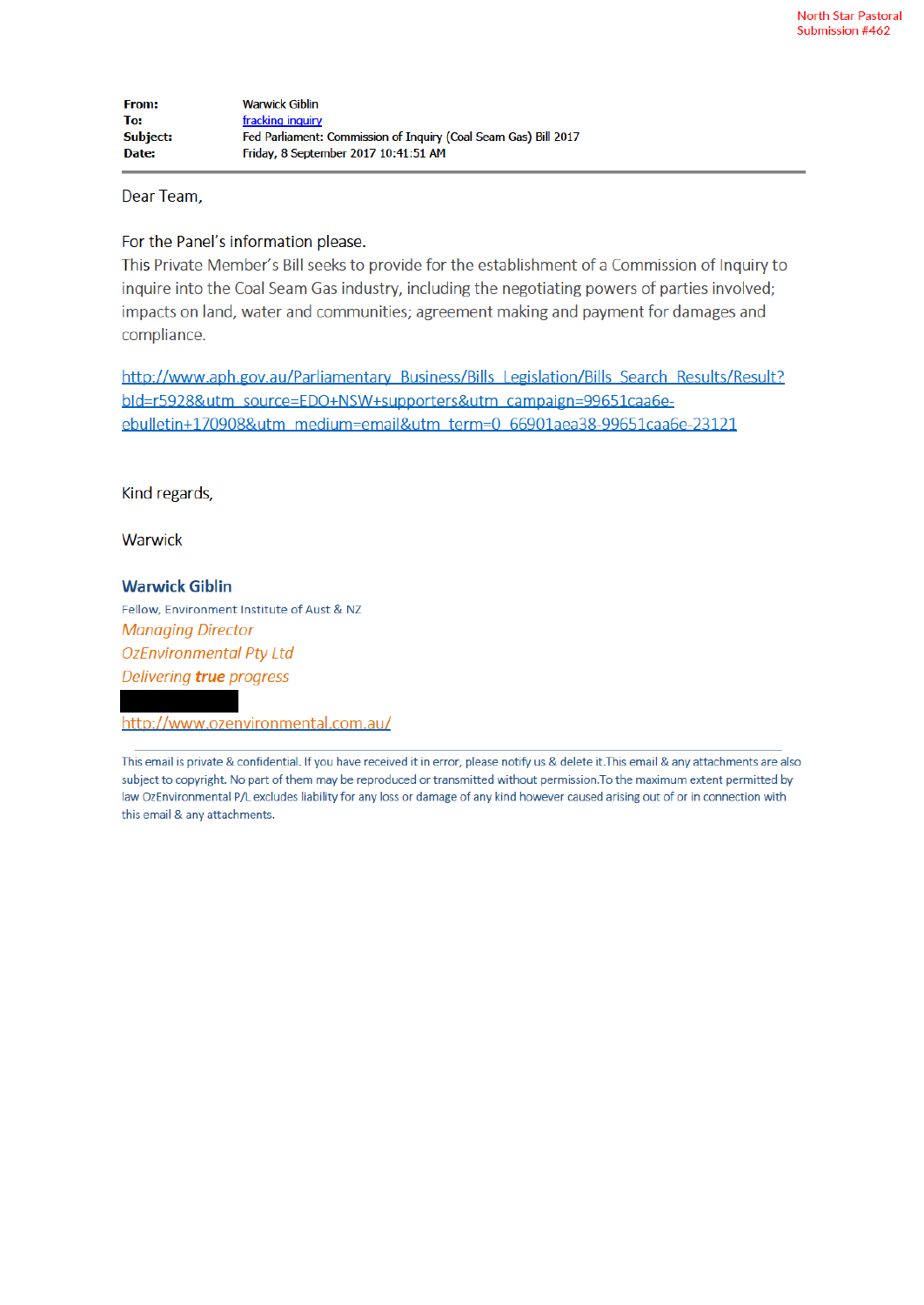Home Parliamentary Business Bills and Legislation Bills Search Results Commission of Inquiry (Coal Seam Gas) Bill 2017 Commission of Inquiry (Coal Seam Gas) Bill 2017

Type Private Sponsor(s) KATTER, Bob, Jnr, MP Originating house House of Representatives **Status** Before Reps Parliament no 45

Track (What's this?)

**Permalink** 

Progress

House of Representatives Introduced and read a first time 04 Sep 2017 Second reading moved 04 Sep 2017 Documents and transcripts

Text of bill

• First reading  $w$   $\frac{1}{2}$   $\frac{1}{2}$   $\frac{1}{2}$   $\frac{1}{2}$ 

Explanatory memoranda

• Explanatory memorandum  $w$   $\sqrt{\frac{1}{2}m}$ 

Transcript of speeches

- All second reading speeches
- **Private Member's introductory speech**